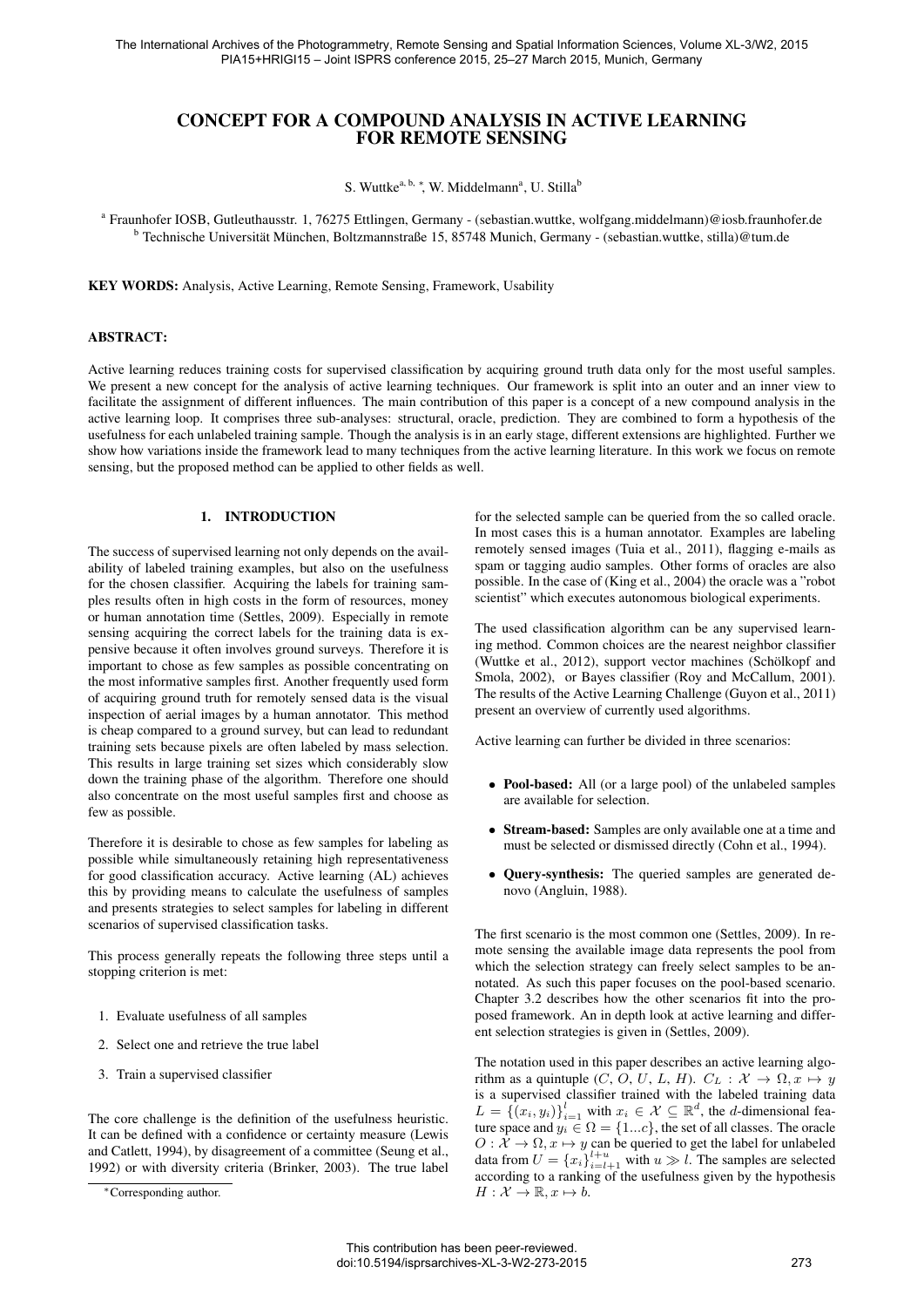The framework presented in this paper is divided into an outer and an inner view. The outer view encapsulates all feature extraction, splitting in training and test data, and quality assessment. From this view the active learning process is a black box. The inner view describes the active learning algorithm consisting of the three steps mentioned above. The specific choice of the classification algorithm is given from outside of this framework and is not in the scope of this paper. It is assumed that the classifier is suitable for the given problem.

The division into these two views allows to distinguish clearly between the consequences of variations made to the individual parts. It is also easier to communicate at what times which information is available. Without this partition it is more difficult to allocate causes and effects.

In a more strict form, no information is shared between the two views other than the unlabeled training data before and the trained classifier after the iterations. Though in most cases additional meta-information is available and can be shared from the outer to the inner view. Such variations are described in the corresponding chapters.

The remainder of this paper is structured as followed: Section 2. describes the outer view in more detail. Section 3. describes the inner view. The main contribution of this paper, the compound analysis, is detailed in section 4. Section 5. discusses current problems from the active learning literature and how they can be addressed with the proposed compound analysis.

## 2. OUTSIDE VIEW

Individual components of the outer view are shown in figure 1 and are detailed in this section. On this layer of abstraction active learning is viewed as a black box. All described components of this view would work the same with a passive learning scheme. Costs generated by components in the outer view can not be attributed to the active learning, because they are necessary even in a *passive* learning scheme. Namely these are costs for feature extraction and determination of classification accuracy, which needs labeled samples that were not used for training.



Figure 1. Outer view of the concept for active learning evaluation. The four components are detailed in their respective sections. On this level of abstraction active learning is viewed as a black box. The components would work in the same way if no *active* process were present. Therefore all costs associated with them are not attributed to the active learning scheme (i.e. costs to determine classification accuracy).

## 2.1 Feature Extraction

The input can be arbitrary data (e.g. images, multi- or hyperspectral data, video, 3d data). Task of the feature extraction is to transform the input data into d-dimensional features  $\{x\} \in \mathcal{X} \subseteq \mathbb{R}^d$ . The interface to the next component is a  $d \times m$  matrix which contains all m samples as column vectors.

Possible feature extraction techniques include segmentation or edge detection on images. An often used feature for multispectral data is the normalized difference vegetation index (NDVI). Band selection (Maerker et al., 2011) is often used to reduce computational effort when working with hyperspectral data.

### Variations

Segmentation In the simplest case for remote sensing images, one pixel corresponds to one sample. Due to the increasing spatial resolutions in remote sensing applications, the same ground area is mapped onto more pixels . Therefore the probability increases that neighbored pixels belong to the same class, "Smoothness Assumption" in (Schindler, 2012). Segmentation can alleviate this (Lee and Crawford, 2005), but has to be represented by a corresponding feature extractor.

Inter Sample Relations It is interesting to model relations between different samples (e.g. temporal correlations in video). As long as the feature extractor encodes this in one column vector per sample, it can be used in this framework.

## 2.2 Data Splitting

This component splits the data into to disjoint sets for training and testing. By moving this into the outer view, the actual classification algorithm can use all data its provided with. Otherwise much care must be taken to not introduce information from the testing samples into the training process such as their distribution or concrete values, as this would lead to unreliable performance measures.

### Variations

Cross-Validation To further improve the reliability of the performance n-fold cross-validation can be conducted. This can be done transparently in this step of the process without changes to parts of the inner view.

### 2.3 External Information

This component consists of the oracle and the classifier. This section details why they are considered external and not part of the framework.

The type of oracle strongly depends on the type of data used. Further to the different oracles described in the introduction there can be other scenarios. For example multiple oracles working in parallel or with great latency. To simplify the framework all these choices are not modeled and made beforehand. In this work the oracle is automated in the form that ground truth (the true labels) is known in advance, but held back from the classification algorithm. It is revealed automatically only for samples queried from the oracle. This enables evaluation without human interaction during development. This is a common approach to automate the testing of active learning algorithms (Guyon et al., 2011). In real-world applications the querying of the oracle creates costs. Details on query costs are described in section 3.2.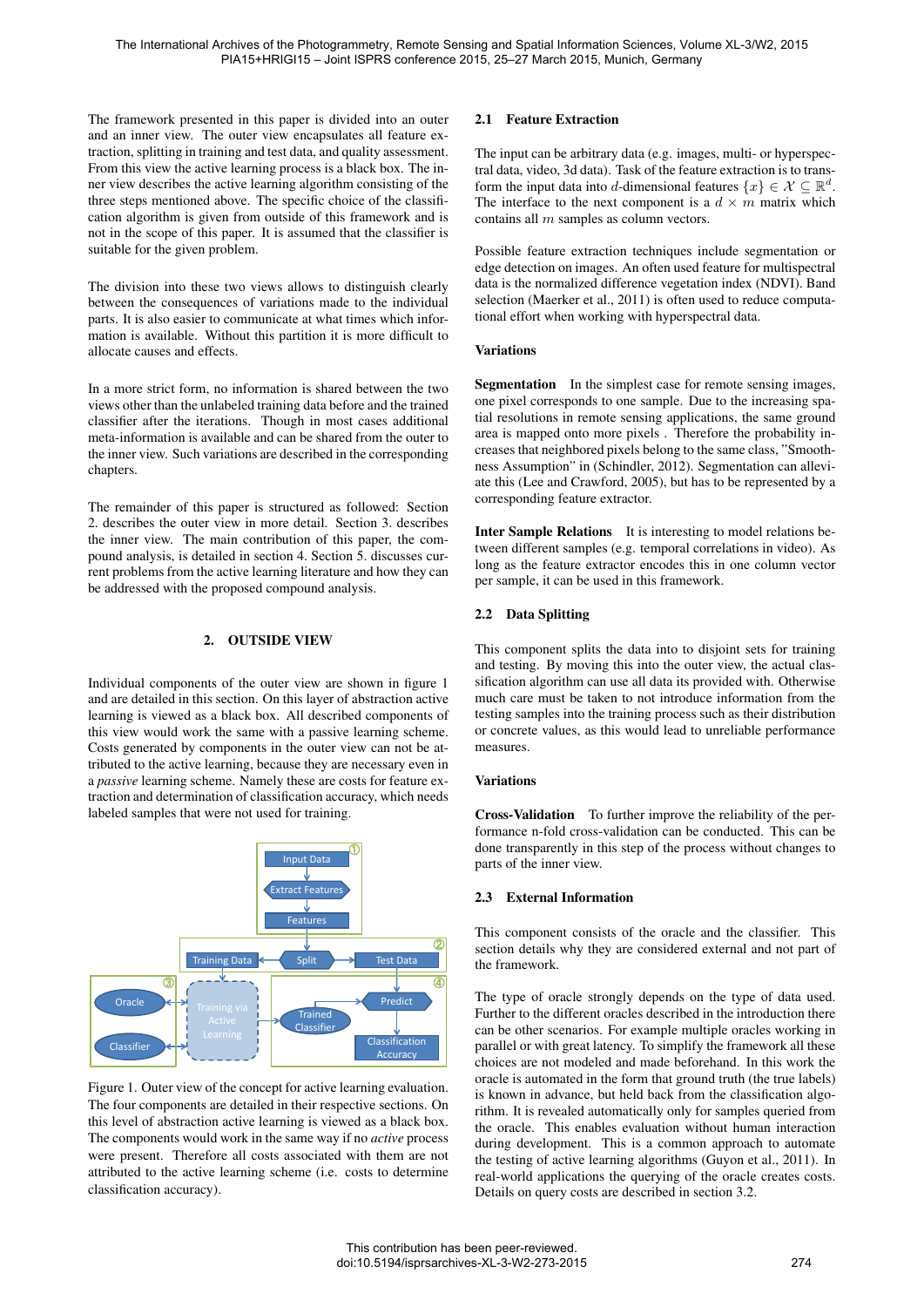Many different classifiers are currently used in the literature for active learning on remotely sensed data (Tuia et al., 2011), (Crawford et al., 2013), (Persello and Bruzzone, 2014). Today the choice of the classifier has more influence on the performance than the choice of the AL strategy (Guyon et al., 2011). One goal of this framework is to focus on the analysis of the other steps of the active learning process. Therefore the supervised classification algorithm is outside of the scope of this framework and is considered as external for our study. Its properties are known beforehand and depending on those meta-information different implementations of the parts of the framework are possible. Future analysis should make the performance more independent from the choice of the classifier.

## Variations

Examples for such meta-information and their influence on the framework:

- No meta-information: Some optimizations of the prediction analysis in section 4.3 are not possible.
- Number of classes: If known, the analysis of the structure 4.1 and oracle 4.2 can be optimized.
- Type of classifier (generative vs. discriminative): If a generative classifier is chosen, information about the model (e.g. mean and variation of a normal distribution) can improve the active learning process.
- Support of rejection class: The handling of outliers is different, which influences the prediction analysis 4.3.
- Availability of certainty measure: If the classifier does not provide an inherent certainty measure, different strategies for the prediction analysis are needed.

### 2.4 Quality Assessment

The assessment of classification accuracy needs the true labels of the test samples. The costs associated with acquiring these are not attributed to the active learning process. Therefore the quality assessment is located in the outer view. This means all relevant costs are coming only from the inner view.

There are different metrics for measuring the performance and quality of classification algorithms. The first two are also used for passive learning. Whereas the second two are only defined for active learning because they depend on the number of used training samples:

- Confusion matrix: Used in multiclass problems to show inter-class misclassification.
- Receiver operating characteristic curve (ROC curve): Used in two-class classification problems to show the dependency between true positive rate and false positive rate. Extensions for multiclass problems exist (ROC surface), but are beyond the scope of this paper.
- Correctly classified curve: Used in two- and multiclass problems. Plots fraction of correctly classified samples against number of training samples used.
- Learning curve: Used in two-class problems. Plots area under the ROC curve versus the logarithm of number of used training samples (Guyon et al., 2011).

Apart from the above mentioned metrics, it is possible to define scalar metrics which combine the performance of a classifier into a single number:

- Area under ROC curve (AUC): Used for two-class problems. Based on the ROC curve. Larger is better.
- Volume under ROC surface (VUS): Used for multiclass problems. Based on the ROC surface (Ferri et al., 2003). Larger is better.
- Area under learning curve: Used for two-class problems. Based on the learning curve from above. Larger is better. Used in the Active Learning Challenge (Guyon et al., 2011).

## 3. INNER VIEW

The inner view represents the common active learning loop: 1) evaluate usefulness, 2) select samples, and 3) train classifier. Figure 2 shows the interaction between the parts. Each part is described in the following sections. The main focus of this paper is the usefulness hypothesis and is detailed in section 4.

As described before, the main advantage of the separation in an inner and outer view is the possibility to account for the different influences. As shown in figure 2 the only information known to the active learning process is the unlabeled training data and possibly some meta-information from the classification algorithm or oracle.

Many definitions of usefulness are based on the current model of the classifier: margin sampling (Schohn and Cohn, 2000), uncertainty sampling (Lewis and Catlett, 1994), query by committee (Seung et al., 1992). This leads to a problem at the first iteration(s) of the learning loop as there are no or not enough samples labeled yet. This is also known as "cold start" problem (Zhang et al., 2014). Often this is solved by selecting a few random samples and labeling them. Other solutions are semi-supervised (Zhang et al., 2014) and unsupervised techniques (Cebron, 2008).

### 3.1 Analysis

The central idea of the compound analysis is a usability measure for unlabeled samples. If it is combined with a maximum selection strategy it is similar to the maximization of the expected



Figure 2. The inner view represents the common active learning loop: evaluate, select & query, and train. The different parts are labeled according to the quintuple  $(C, O, U, L, H)$  in the notation as presented in the introduction.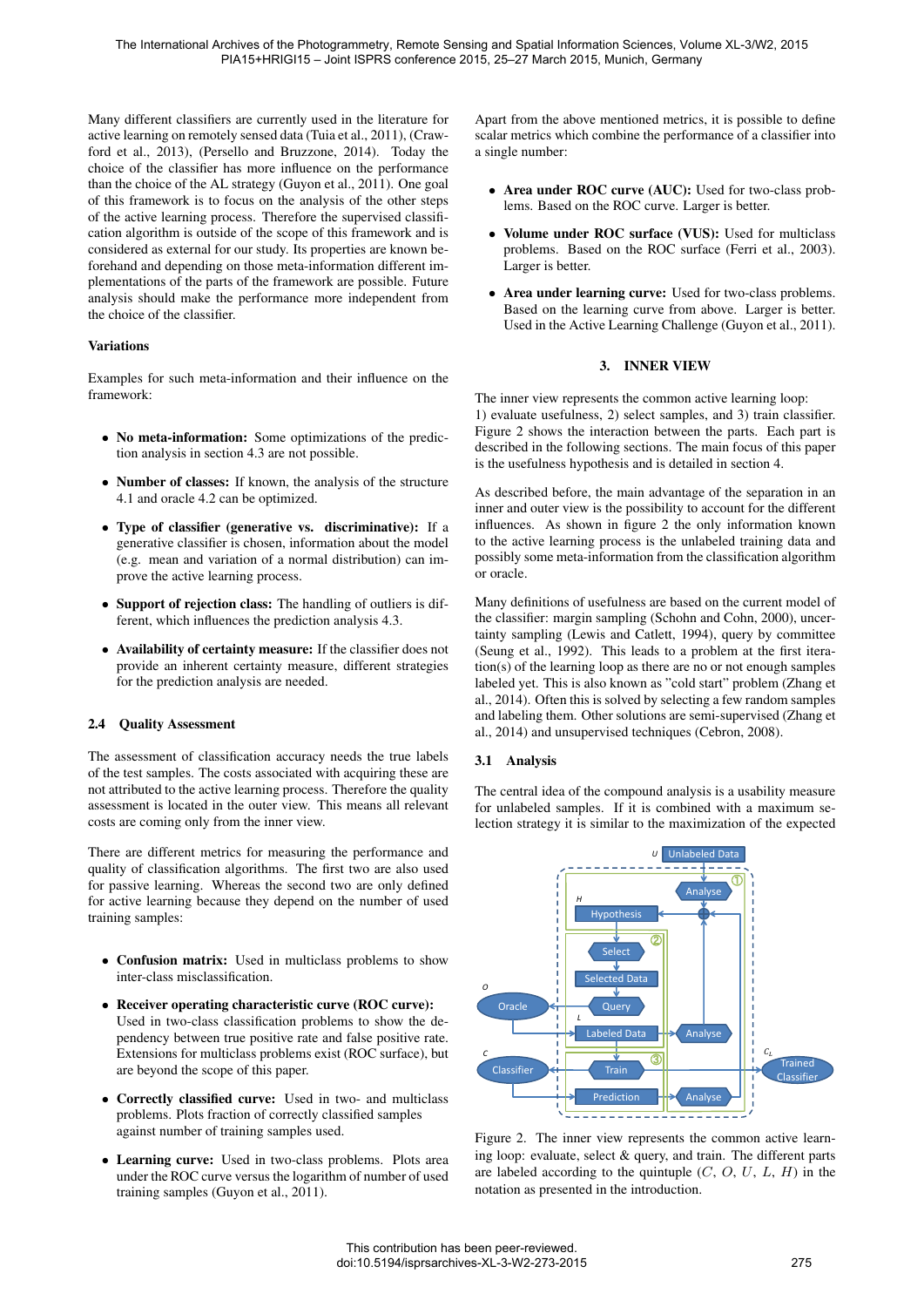information gain, (Seung et al., 1992) or minimizing the expected error (Roy and McCallum, 2001).

The usability heuristic is defined as a function  $H : \mathcal{X} \to \mathbb{R}$ which returns a usability  $b$  for each sample  $x$ . This function is a combination of different sub functions, hence the term compound analysis. It is described in detail in section 4.

#### 3.2 Selection and Query

This work uses a compound analysis to determine the usefulness of each sample. As a result selecting the best sample becomes a simple maximum decision. Therefore the selection strategy chooses the  $k$  best samples and queries the oracle for their true labels. The choice of  $k = 1$  re-evaluates the usefulness for each new labeled sample and can therefore use the most information. As this requires the re-training of the classifier for each selected sample, it is often computational too expensive. This can be alleviated by using classification algorithms which support incremental training (e.g. nearest neighbor). The solution in most active learning literature is to choose  $k > 1$ , see (Guyon et al., 2011). (Chakraborty et al., 2014) integrate the choice of an ideal k into their heuristic of the usefulness. For a choice of  $k > 1$  it is possible that the selected samples contain redundant information. Diversity based heuristics alleviate this (Brinker, 2003).

#### Variations

Variable Querying Costs So far we assumed that each queried sample produces the same costs for the oracle. Therefore it can be beneficial to include a cost term in the selection strategy:

 $c_1 + n * c_2$ . This approach allows to model different scenarios, some examples are given below:

- $c_1 \approx 0$ ,  $c_2 \approx 0$ : No need for active learning. Many samples can be cheaply queried at once.
- $c_1 \gg c_2$ : Acquiring a satellite image with additional information from which the true labels can be calculated cheaply.
- $c_1 \ll c_2$ : Satellite image available, but has to be labeled manually.

(Demir et al., 2014) implements variable query costs for ground surveys by using ancillary data like road networks and digital elevation models.

Query Types Two very different query types can be identified: 1) Sample given, label wanted 2) Label given, sample wanted. The first type is most often used in the active learning literature. It represents the learner selecting a sample and querying the oracle for the corresponding label. The second type is most useful if the classes have a very uneven distribution, that can not be reproduced from the data alone or if some classes are not yet discovered. In this case the learner would identify an underrepresented class and query the oracle for a sample of this specific class. A remote sensing example would be the task for the human annotator to label more pixels of the vegetation class. This type of query results in much greater costs for the oracle because it has to search multiple samples before it can return one that fits the query. Therefore these two types should be modeled separately.

Stream-based AL If the unlabeled samples arrive one at a time and can not be saved, an immediate decision has to be made to query the sample or not. Real world examples for this are part-ofspeech tagging (Dagan and Engelson, 1995) and sensor scheduling (Krishnamurthy, 2002). This scenario is called stream-based active learning (Settles, 2009). A naive method to incorporate this into the framework is to implement a threshold  $t$  based on the utility of the current sample and query the oracle only if  $H(x) > t$ .

Incorrect Oracle So far we assumed that the labels received from the oracle are always correct. If this assumption is dropped, one has to estimate the confidence of the oracle at the same time as trying to learn from the given noisy labels. This problem is known as the multi-armed bandit problem (Beygelzimer et al., 2011), but is beyond the scope of this work.

Semi-Supervised Learning Replacing the oracle O with the classifier C results in classical semi-supervised learning. The main advantage is that no human interaction is needed. Semisupervised learning can be seen as the opposite strategy to uncertainty sampling. In a semi-supervised setting the learner focuses on the samples of which the classifier is most confident. Whereas an uncertainty sampling strategy focuses on the samples of which the classifier is most uncertain.

### 3.3 Training

The supervised classification algorithm gets supplied with the samples and their corresponding labels and is trained in the same way as in a passive learning setting. Afterwards all samples (labeled and yet unlabeled) are classified and made available for the compound analysis of the next iteration. If the classifier provides a confidence or certainty measure about each classification this information can be used, too.

#### 4. COMPOUND ANALYSIS

The compound analysis represents a hypothesis of the usefulness for each unlabeled sample at the current state of the learning process. It is defined as follows:

$$
H(x) = h(f_S(x), f_O(x), f_C(x)),
$$
 (1)

where

x : Unlabeled sample  $\in \mathcal{X}$ 

- $f_S$ : Usability from structural information
- $f_O$ : Usability from oracle information
- $f_C$ : Usability from classifier information

The exact definition of  $h$  to combine the sub functions is subject of ongoing research. With this approach different active learning scenarios can be modeled.

One of the earliest AL strategies are membership queries (Angluin, 1988). They are part of the query synthesis scenario. Their main feature is that the learning algorithm creates the queried samples de-novo. That means they are not necessarily from the set of unlabeled samples, but instead are synthesized. To implement query synthesis in the proposed framework the queried sample is defined by

$$
x^* = \underset{x \in \mathcal{X}}{\text{arg}\max} H(x) \tag{2}
$$

In most cases this maximum can not be calculated in a closed form, because of the definition of the usability function  $h$  and its sub functions. Though different numerical optimization techniques like grid search or gradient descent are possible.

### Variations

Spatial Information With suitable feature extraction even realworld spatial information can be incorporated into the usefulness measure. (Crawford et al., 2013) describe three ways: 1) minimize "travel distance", 2) minimize collocation, 3) incorporate segmentation problem. These methods could be incorporated by adding a fourth sub function into the compound function h.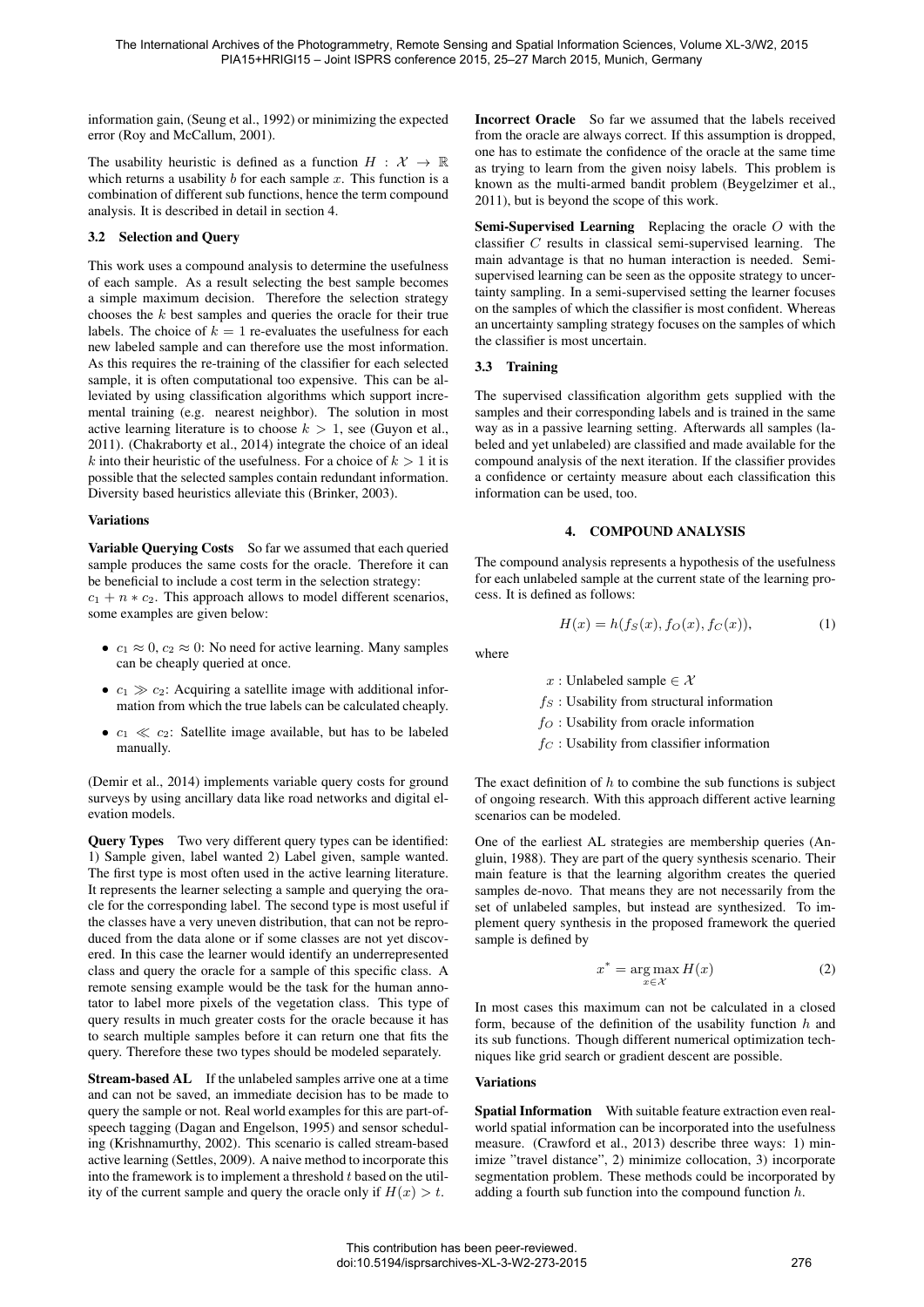## 4.1 Structure Analysis

This analysis extracts information from the structure of the unlabeled data via the definition of the function  $f<sub>S</sub>$ . This kind of analysis is used in the active learning literature, but not as widely as one would suspect. (Guyon et al., 2011) report that only 57% of the participants of the Active Learning Challenge used information from the unlabeled data. If the compound function  $h$  is defined in a away that ignores  $f_{\mathcal{O}}$  and  $f_{\mathcal{C}}$  and only uses only  $f_{\mathcal{S}}$ , the result is an unsupervised learning process.

Examples for the implementation of  $f_S$  are:

- Clustering algorithms: (Patra and Bruzzone, 2011) are using a cluster-assumption based approach and use a simple histogram-thresholding algorithm to evaluate the usefulness of the unlabeled samples.
- Dimensionality changes: Sudden changes in data dimensionality often imply a change in the underlying class. This is often exploited in manifold learning.
- Density changes: This is related to the cluster-assumption. Regions where the data density changes are often interesting for labeling and therefore should have a high usability.
- Exploration vs. exploitation: In early iterations exploration should dominate the usefulness, whereas in later iterations exploitation of already discovered structures should be increased (Cebron, 2008).

Even if some of the above usability measures do not result in a clear answer (e.g. no clearly distinguishable clusters, no apparent dimensionality changes) this information can be helpful. In this case the weighting of  $f<sub>S</sub>$  in the compound function h should be reduced, so that the influence of other information sources is increased.

### Variations

Reduced Sample Availability In some cases it is not possible to get the true labels for all samples. An example in remote sensing is a restricted area where a ground survey is impossible or no current aerial images are available. A solution therefor would be to query the nearest possible neighbor instead of the unavailable sample.

Unknown Class Count If the number of classes is unknown it is difficult to estimate the state of the exploration of the feature space or to use unsupervised methods like k-means clustering. One possible solution is to use hierarchical clustering to estimate the number of clusters in the given data. It starts with one cluster and subdivides it depending on the ratio of intra-cluster to intercluster similarities.

# 4.2 Oracle Analysis

The sub function  $f_O$  captures the agreement between the hypothesis before and after the oracle queries. If there is great disagreement the training of the classifier might be unnecessary. Instead the hypothesis should be updated and new samples queried. Some questions that should be answered are:

- Are the given labels as expected?
- Is the amount of labeled samples sufficient for the training of the classification algorithm?
- Is each class well enough represented, does one class dominate the rest or is one class underrepresented?
- Are all classes encountered or are some missing?
- Are there specific classes which get mixed a lot (e.g. analyze the confusion matrix)?

So far these questions seem to be unanswered in the field of active learning and mathematical definitions pose a challenging problem.

One method to answer these questions is to cluster the unlabeled samples and query each cluster center. If some clusters belong to the same class, try to combine them. Or suggest to the user to split the given class into sub classes based on the found clusters. Though this interaction is interesting, for now it is beyond the scope of this work.

Another method is to query multiple samples from one cluster and check if they are from the same class. If this is not the case, the cluster should be divided further. Alternatively it can be suggested to the user to combine the two classes. Otherwise one gains the information that the cluster assumption does not hold for this data set and the influence of the corresponding usability measures should be decreased in the compound function h.

# Variations

Feasible Training Some classifiers need a minimum amount of labeled training data to make their training feasible. For others it is mandatory to have samples from all the classes. For example in a two class scenario algorithms which do not support a rejection class need samples from both classes. Novelty detection algorithms on the other hand are able to train even with samples from only one class.

Noisy Oracle In remote sensing the task of the oracle is often carried out by a human operator who annotates aerial images with the help of additional materials. Because the human is not error-free, modeling the confidence of the oracle can improve the classification performance. (Tuia and Munoz-Mari, 2013) show that the user's confidence needs to be learned in order for AL to be efficient. This can be adapted in the framework by changing the sub function  $f_O$  of the compound function h.

Feature Selection If the labels given by the oracle do not correspond to the expected (by the hypothesis) or even predicted (by the classifier) labels, one solution would be the automatic generation of new features. Though this topic exceeds the scope of this paper.

# 4.3 Prediction Analysis

Many classification algorithms provide a confidence score for their results. This score can be used to calculate the usability of samples. Uncertainty sampling is the primal example for this. If the sub function  $f_S$  and  $f_O$  are weighted with 0 and  $f_C$  is the only measure for the usability function  $h$ , this framework becomes an uncertainty sampling strategy.

Some example definitions of the usability sub function  $f_C$  are given below. They are suited for use with different classification algorithms.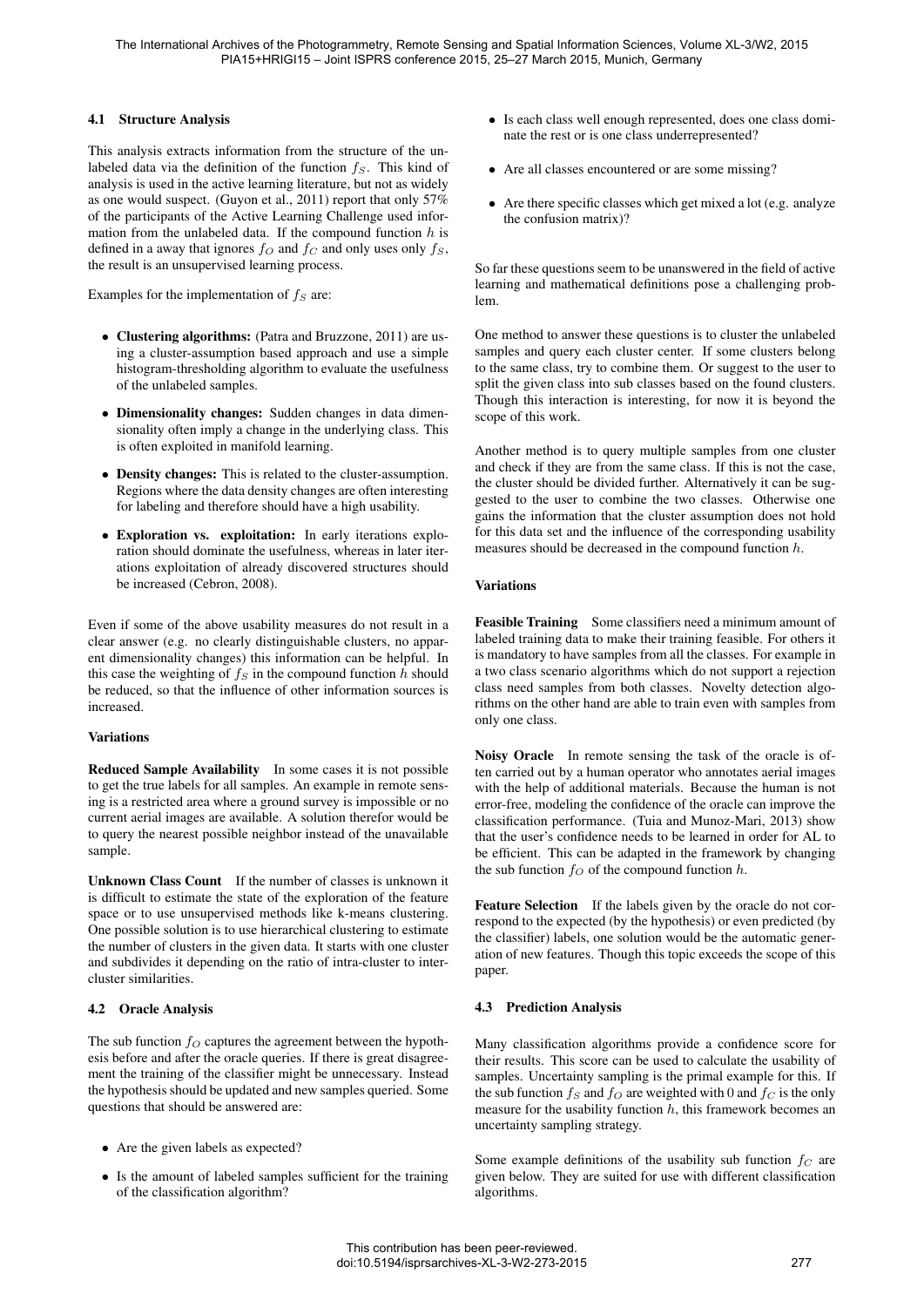• K-nearest neighbor: Disagreement among the  $k$  nearest neighbors with vote entropy. Larger disagreement means larger usability:

$$
f_C^{NN}(x) = \sum_{y \in \Omega} \frac{\text{vote}(x, y)}{k} \log \frac{\text{vote}(x, y)}{k},\qquad(3)
$$

where  $\text{vote}(x, y) = \sum_{i=1}^{k} \mathbf{1}_{\{N_i(x) = y\}}$  is the number of neighbors "voting" for label y.  $N_i(x)$  is the label of the *i*-th nearest neighbor of x.

• Two-class SVM: A widely used measure is margin sampling (Mitra et al., 2004). The usability is based on the distance from the SVM hyperplane. The closer  $x$  is to the hyperplane, the more useful is it:  $f_C^{\text{SVN}}(x) = -|s(x)|$ , where s is the SVM decision function:

$$
s(x) = \sum_{i \in \{1...S V\}} \alpha_i y_i K(x, x_i) + b \tag{4}
$$

where SV is the number of support vectors and  $K(x, x_i)$ is a kernel function, which defines the similarity between the sample x and the support vector  $x_i$ .  $\alpha_i > 0$  and  $y_i \in$  $\{+1, -1\}$  are the coefficient and label of the *i*-th support vector.

• Multiclass SVM: If the two most probable classes are close in their posterior classification probability ("on a tie"), the usability of the sample is high (similar to the reasoning for query by committee). Following (Tuia et al., 2011) we define our usability measure using their "breaking ties" (BT) heuristic:

$$
f_C^{\text{BT}}(x) = -(p(y = \omega_1 | x) - p(y = \omega_2 | x)), \quad (5)
$$

where  $\omega_1, \omega_2 \in \Omega$  are the first and second most probable classes for sample x and  $p(y = \omega|x)$  is the estimated posterior probability of the SVM classification that sample  $x$ belongs to class  $\omega$ . See (Platt, 2000) for details on SVM posterior probability estimation.

• Maximum-likelihood: The easiest way to integrate a maximum likelihood classifier into an AL process is uncertainty sampling (Wuttke et al., 2014). The transformation into a usability score follows the above definitions. Higher uncertainty leads to higher usability.

(Cebron, 2008) shows that using an exploration and exploitation phase is beneficial for active learning. The reasoning is that first the feature space should be "explored" as much as possible to discover all classes. Later the "exploitation" of the class borders decreases the generalization error. To incorporate his approach into this framework the function  $f_K$  can be defined using his "Active" Learning Vector Quantization".

Another source of information during this part of the framework is the analysis of the generalization error of the trained classifier. This can be done by observing the prediction for the samples the classifier was trained with. If the predicted labels for training samples are different than the ground truth, the classifier has consistency errors or is generalizing too much.

#### Variations

Query by Committee Instead of using only one classifier as described above, one could form a committee of either multiple classifiers or different versions of the same classifier. The usability in this case is proportional to the disagreement of the committee and can be defined using (Settles, 2009) vote entropy:

$$
f_C^{QbC}(x) = \sum_{y \in C} \frac{\text{vote}_C(x, y)}{|\mathcal{C}|} \log \frac{\text{vote}_C(x, y)}{|\mathcal{C}|},\tag{6}
$$

where vote<sub>C</sub> $(x, y) = \sum_{\theta \in C} \mathbf{1}_{h_{\theta}(x)=y}$  is the number of "votes" that label y receives for sample x among the hypothesis in  $\mathcal C$  and  $|C|$  is the committee size.

Less Information If no meta-information like confidence measures are available, the classification algorithm does not support a rejection class or the total number of classes is unknown, an appropriate definition of the sub function  $f_C$  is difficult. In this case it should be weighted less in the compound function  $h$  to accommodate this uncertainty. By doing this the rest of the framework can stay the same and changes in the results can be attributed to the relevant part.

#### 5. DISCUSSION

(Cawley, 2011) reports that even simple random sampling approaches can be competitive with the top submissions of the Active Learning Challenge. Active learning has problems especially in small datasets and is outperformed by random sampling. They conjecture that poor selections at early stages in the training adversely affect the quality of subsequent selections. This hypothesis can be tested by implementing the function  $f<sub>S</sub>$  in such a way that it deliberately gives high ratings to samples from unrelated feature space regions. This should result in in even worse performance. If on the other hand  $f<sub>S</sub>$  incorporates diversity criteria the performance should increase. They further state that an effective active learning strategy must reach a near optimal trade-off between exploration and exploitation. A possible implementation can use the "weighted locking" scheme presented in (Wuttke et al., 2014).

(Persello and Bruzzone, 2014) found that diversity criteria can generally speed up the convergence of the iterative AL algorithm. This raises a very interesting question for further research: What influence have diversity criteria on the variance of AL results? Because early iterations extrapolate from very few samples AL is prone to selection bias. In fact, the very nature of the active selection strategy is to be biased. This should lead to a high sensitivity about the choice of the initial training samples.

They also found that AL was able to cope with ill-posed classification problems, which should be studied further. An example for an ill-posed problem are samples that are outliers. It is interesting to study how they effect diversity criteria. How susceptible are AL techniques to errors in the ground truth? Can this be compared with the noisy oracle scenario and are the same counter measures useful?

One problem from the remote sensing domain are mixed pixels. Though this should be eased with increasing spatial resolution it still poses a problem. One method to alleviate this in the case of hyperspectral data is unmixing to find the source materials the mixed pixel is composed of (Gross et al., 2012). Afterwards the pixel can be modeled with a multi label approach. How to incorporate this into the framework is an open question for now.

These and other questions show that still much research is needed on the field of AL. In our future work we plan on answering these questions with the help of the proposed compound analysis.